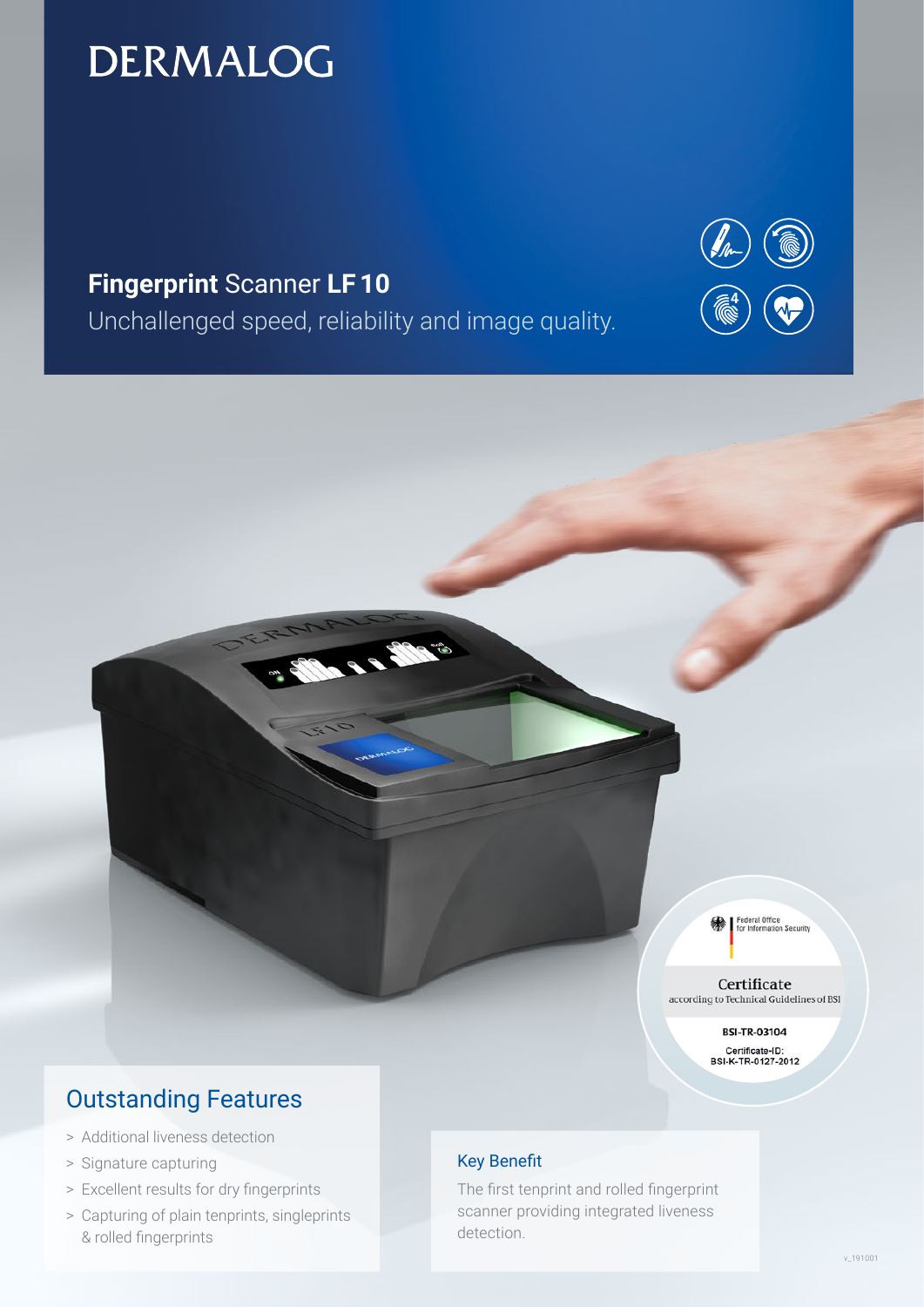# High-quality Fingerprint and Signature Images with DERMALOG's LF10.

# A comprehensive solution for biometric tasks - Made in Germany.

The DERMALOG LF10 is the first tenprint and rolled fingerprint scanner providing liveness detection. With its large scanning area the LF10 is optimized for creating high quality images. Its advanced optical system is able to capture plain fingerprint images and rolled fingerprints is able to capture second, making the LF10 a comprehensive biometric solution for border management, voter registration or law enforcement.



## Fingerprints

The optical scanner provides a 500 dpi fingerprint image (FBI EBTS Appendix F certification). Because of the automated fingerprint results will be fully applicable even in case of poor conditions (dry fingerprints).



## Rolled Fingerprints

Capturing rolled fingerprints is a process that is mainly applied during criminal investigations and does not set a difficult challenge for the LF10. The captured single pictures result in image data ready to use for professional demands. The scanner has marked areas for rolled fingers.



## Liveness Detection

High security will be ensured by using the latest liveness detection technology. Exclusive security features detect fake fingerprints or manipulation. (Optional purchase)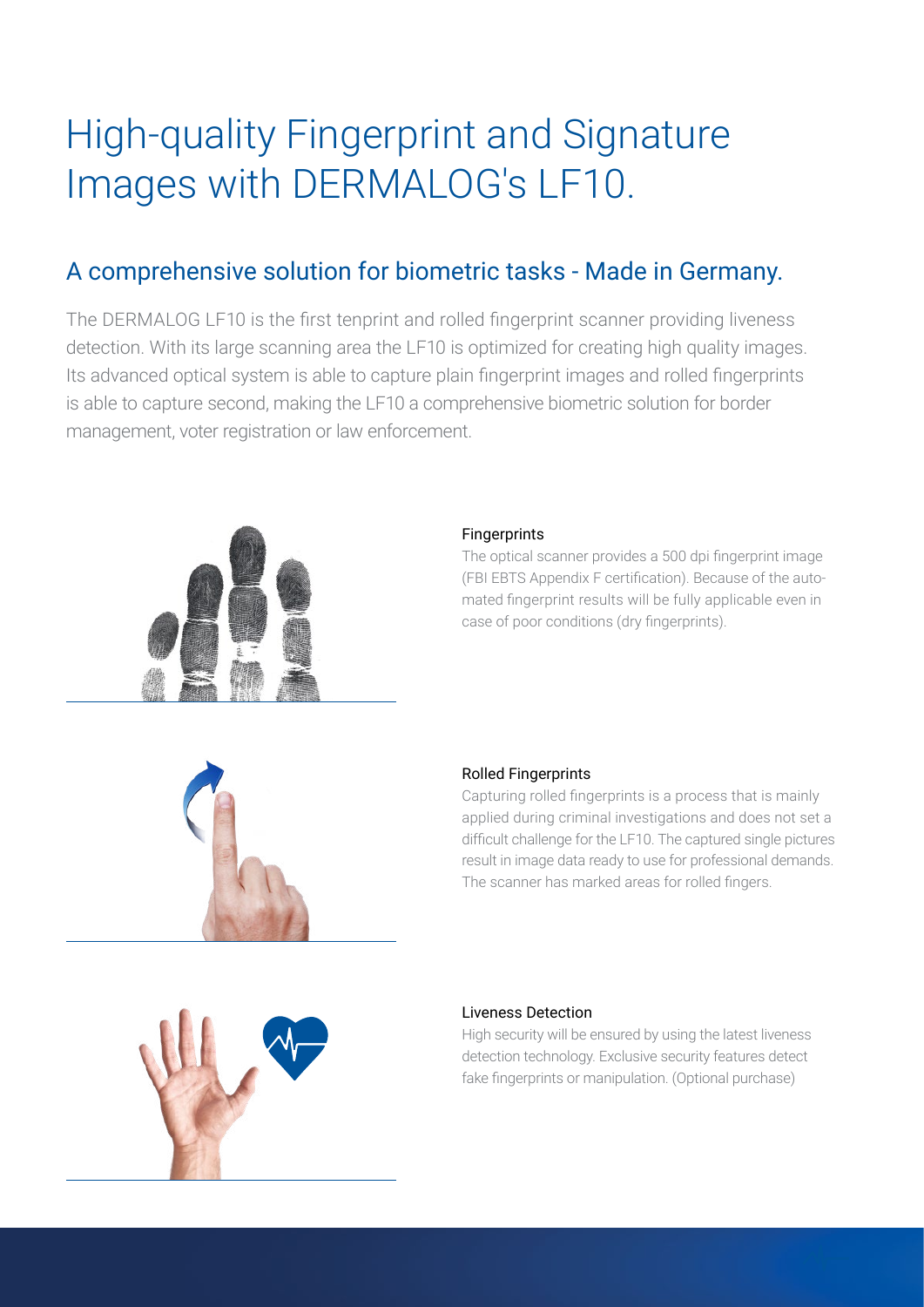# Product Features

- > Excellent results for dry fingerprints
- > Robust against interfering light sources
- > High quality fingerprint images no reference images required
- > Liveness detection to prevent attacks using fake fingers (optional purchase)
- > Signature capturing
- > Automatic fingerprint segmentation module
- > Dimensions of 163 mm x 120 mm x 238 mm
- > Capturing of plain tenprints, singleprints & rolled fingerprints





### Ten Fingerprint Capturing

The LF10 provides a feature to collect an individual's ten fingerprints by using the 4-4-2 method. Ensuring crystalclear images, the device delivers excellent data quality for further processing. More combinations are possible, such as 4-2-4 and 2-4-4.



### Signature Pad

By using a touch pen, available as a separate accessory, it is possible to capture signatures on the DERMALOG LF10 scan surface.



### Certified Image Quality

The German Federal Office for Information Security (BSI) has certified the DERMALOG LF10 fingerprint scanner according to the "BSI-TR-03104" standard since. The LF10 stores fingerprint information in German ePassports. The LF10 furthermore meets the criteria of AFIS Image Quality Standard Appendix F.

**DERMALOG**